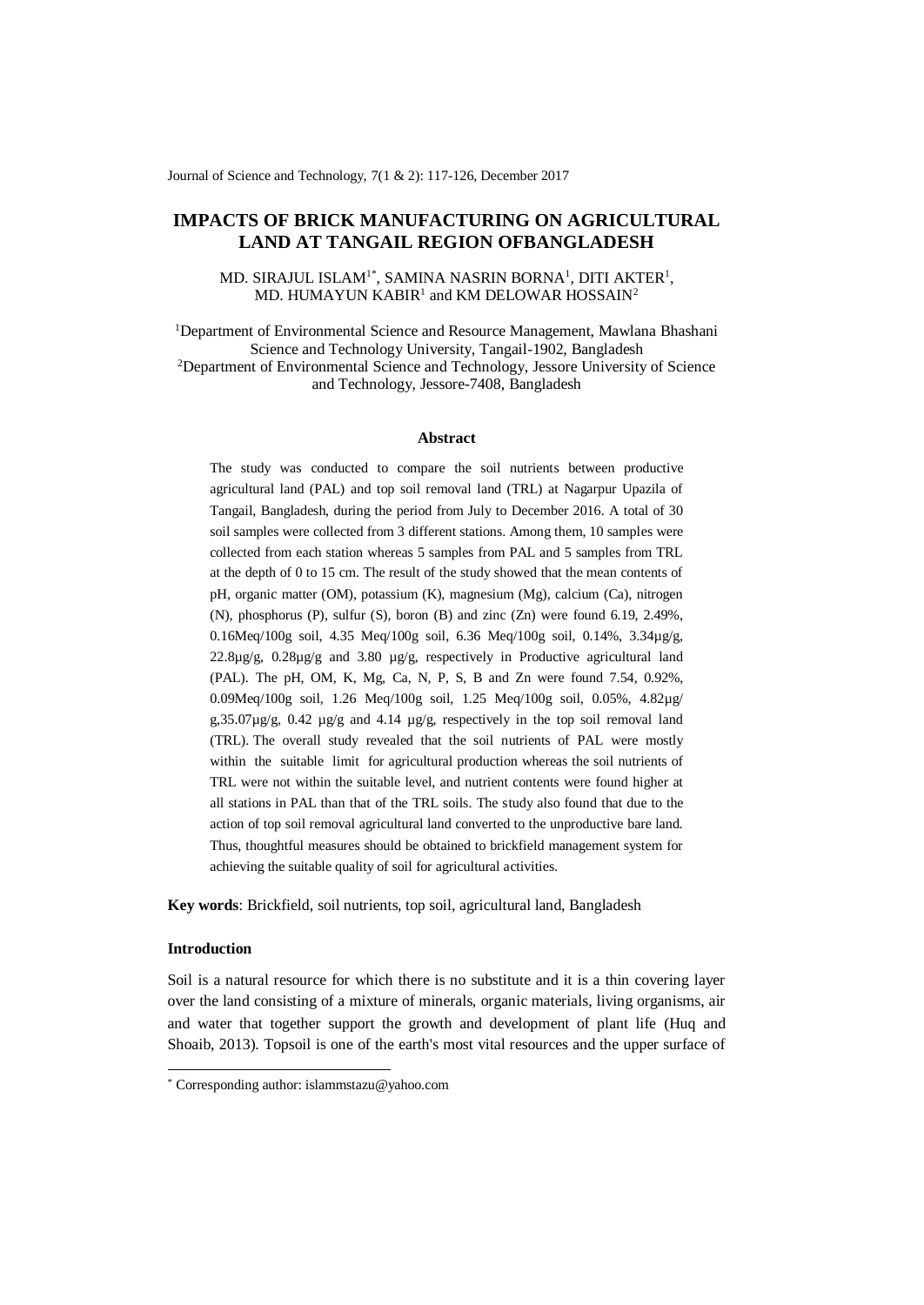the earth's crust. It is naturally deposited material that mixes rich humus with minerals and composted material (Tucker *et al*., 1995). But topsoil degradation is the serious problem in the world today as a result of natural or anthropogenic factors, because of their adverse effects on agriculture and the life on earth (Eswaran *et al*., 2001; Khan *et al.,* 2007). Brick burning is one of the principal agents of topsoil degradation. Brick kilns operations significantly remove topsoil from agricultural land for brick manufacturing (Sharmin *et al*., 2015). The negative impact of topsoil removal results in reduction of agricultural land (Das, 2015). These are destroying large area of land every year especially in Bangladesh (Rahman and Khan, 2001). These affected areas are expanding rapidly due to unplanned brick production (IUSS, 2002).

There are about 6000 brick manufacturers in Bangladesh which produce about 18 billion pieces of brick a year (Rahman, 2012). The brick kiln operation over the years covers not only the neighboring area of vegetation with layers of brick dust, but also consistently dissipates heat all around. It alters the physicochemical properties and habitats of nearby soil by destroying the topsoil nutrient elements and soil biota (Islam *et al*., 2015). Moreover, emission of gaseous pollutants and ash significantly affect the human health and vegetation, also have adverse effects on biodiversity and biogeochemical cycling (Gupta and Narayan, 2010). Unfortunately, brick kilns are mostly situated on fertile agricultural land, as brick manufacturers need silty clay loam to silty clay soils with good drainage conditions (Gupta and Narayan, 2010).

In the Nagarpur upazila, soil is mainly used for agricultural production but the soil quality is decreasing due to the negative effects of brickfields. The temperature surrounding the brickfield is very high, for this reason rust increases in paddy in the study area and agricultural production is decreasing year to year in this area (SRDI, 2009). Top soils are used for making bricks that causes loss of nutrients in the agricultural land and decreasing the soil fertility. For this reason farmers had to increase use of fertilizer to rice production and the costs of agricultural production also increases day by day. Moreover, the cropping patterns like rice, jute and mastered crops were found to be disturbed in the Nagarpur upazila. Thus, the study was an attempt to assess the soil nutrient status in productive agricultural lands and top soil removal land of Nagarpur upazila of Tangail district, Bangladesh.

#### **Materials and Methods**

#### *Study area*

The study area was located in the Nagarpur upazila under the Tangail district which was situated between23°58' to 24°10'N latitudes and 89°46' to 90°01'E longitudes. The total area of Nagarpur upazila is  $266.77 \text{ km}^2$  and bounded by the Tangail sadar and Delduar upazila on the north, Daulatpur and Saturia upazila on the south, Mirzapur and Dhamrai upazila on the east, Chauhali and Shahjadpur upazila on the west (Banglapedia, 2017).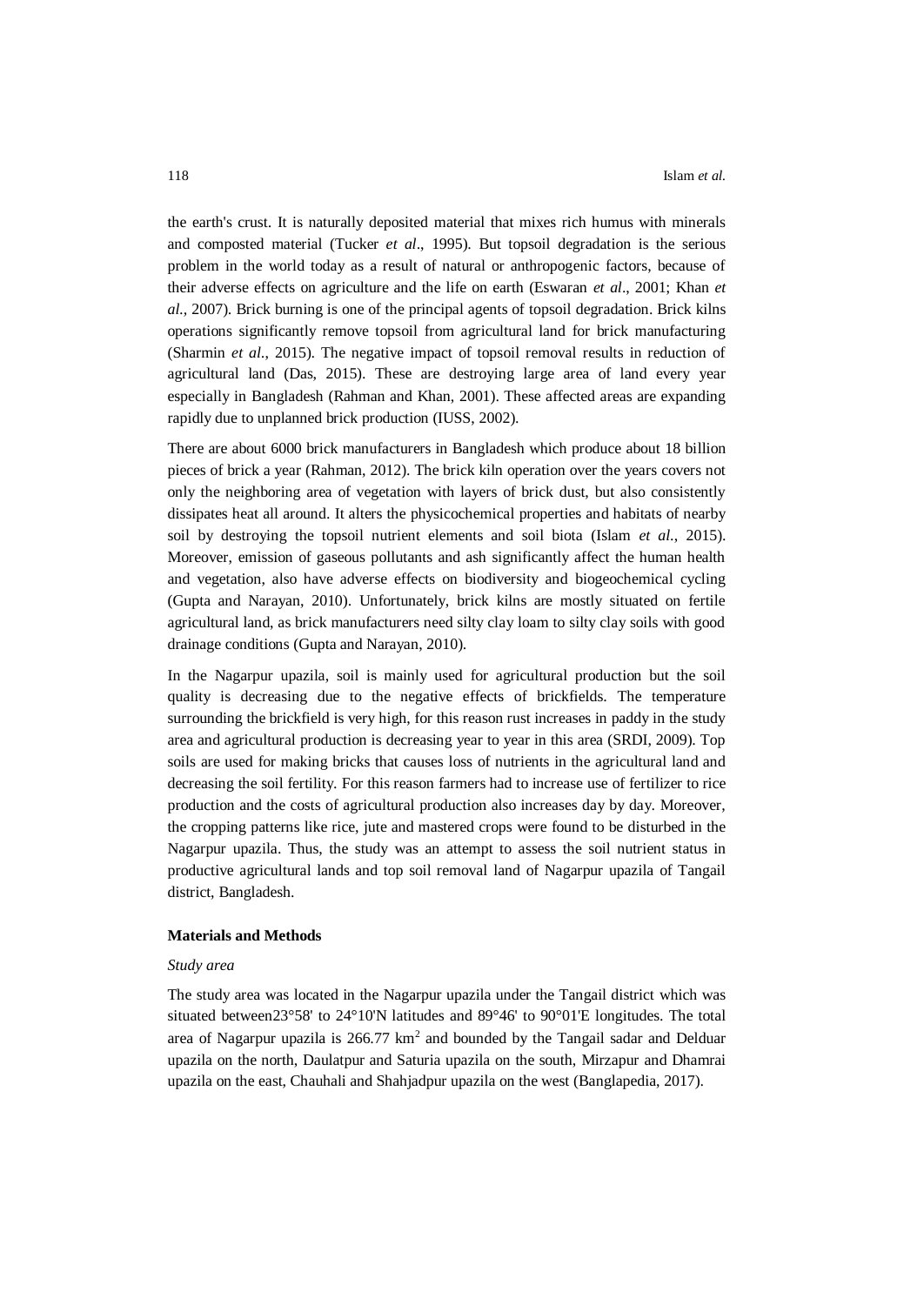## *Sample collection and preparation*

A total of 30 soil samples were collected from three different stationsasSt-1 (Shahabatpur union), St-2 (Nagarpur union) and St-3 (Bekra union) of Nagarpur upazila. Ten samples were collected from each station, among them 5 samples were from productive agricultural land (PAL) and 5 samples from top soil removal land (TRL). Soil sampling points of agricultural land were denoted as consecutively A-1 to A-15, and consecutively R-1 to R-15 for the sampling point of top soil removal land, respectively. The soil sample were scraped from the top to bottom (0-15cm) by auger and each of the samples were mixed thoroughly and kept separately on a brown paper according to the Soil Resource Development Institute (SRDI, 2009) guidelines. About 500 gm soil was collected from each brown paper to give a representative sample which placed in a sealed polythene bag and labeled including collection date, location and code number. The collected soil samples were carried to the laboratory of the Soil Resource Development Institute (SRDI), Jamalpur, Bangladesh. After that samples were air dried for 7 days at room temperature and visible roots and debris were removed. The larger and massive aggregates were broken by wooden hammer and then screened to pass through a 2mm stainless steel sieve and again screened to pass through a 0.5mm sieve. The sieved samples were then mixed thoroughly for making composite samples. Finally, the soil samples were kept in a clean polythene bag for chemical analysis.

## *Sample analysis*

The pH level of soil was measured by digital pH meter (Farmtek: MN-103398). The organic matter (OM) was determined by Walkley and Black's wet oxidation method (Huq and Alam, 2005). The available potassium (K) was determined by ammonium acetate extraction method (Satter and Rahman, 1987). The magnesium (Mg) and calcium (Ca) were analyzed with EDTA (Ethylenediamene Tetra acetic acid) titration method by Huq and Alam (2005). Total nitrogen (N) was analyzed by micro Kjeldahl method (Satter and Rahman, 1987), while the available phosphorus (P) was determined by the Olsen method (Satter and Rahman, 1987). The available sulfur (S), boron (B) and zinc (Zn) were analyzed by calcium chloride extraction method, Curcumin method and DTPA (Diethylenetriamine Pentaacetic acid) method (Roberts *et al.,* 1971).

## *Statistical analysis*

The collected data were compiled and tabulated in proper form and were subjected to statistical analysis. The Microsoft Office Excel software was used to present and interpret the collected data. The results of the study were presented in charts and tabular forms.

# **Results and Discussion**

The level of pH in productive agricultural land (PAL) soils were ranged from 5.65 to 7.07 which indicated slightly acidic to neutral condition whereas top soil removal land (TRL)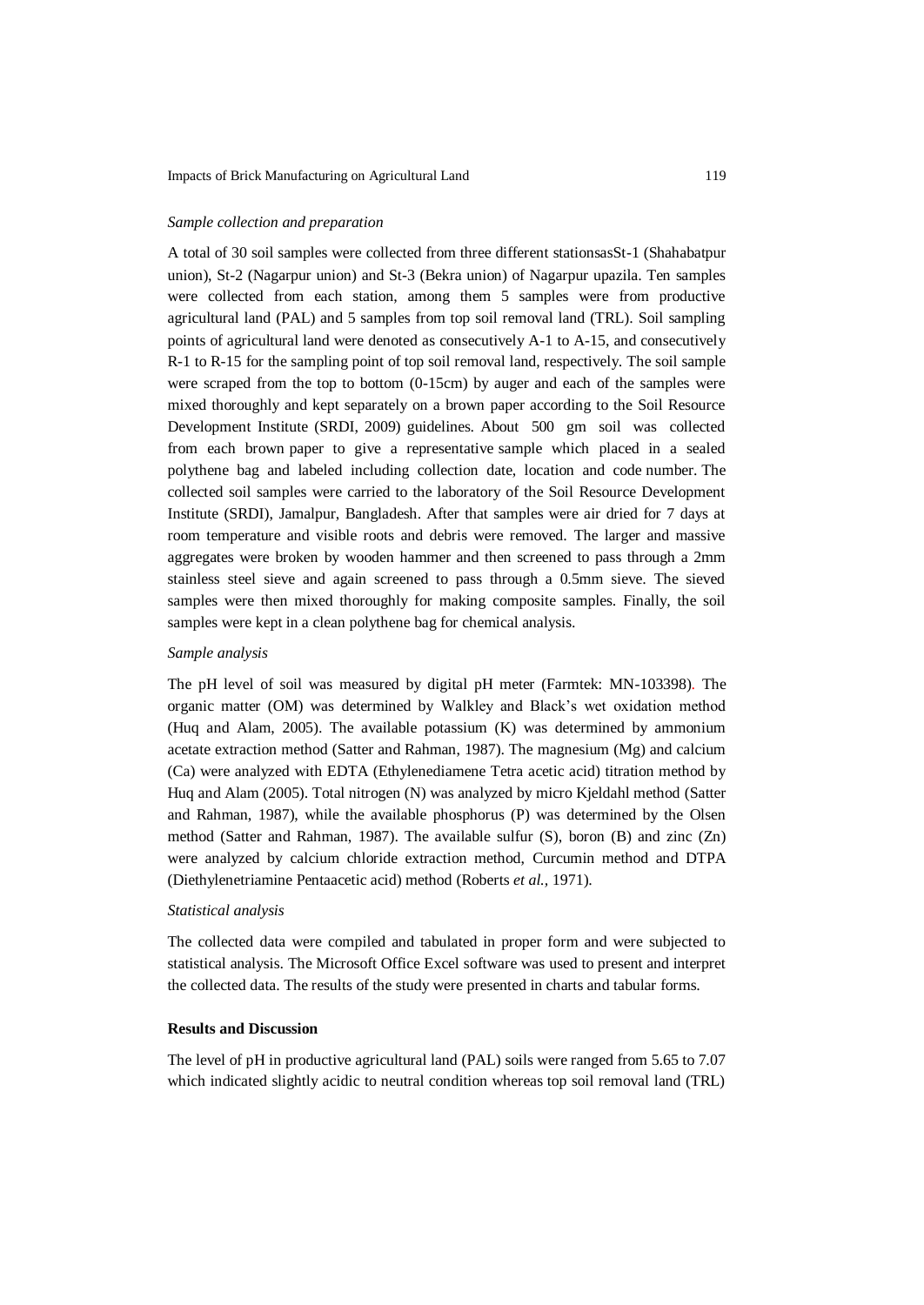soils found 7.30 to 7.80 as well as neutral to slightly alkaline state (Table 1). Islam *et al.* (2015) reported that the pH level ranged from 6.52 to 7.23 in the burnt soils and from 5.62 to 6.15 in the un-burnt soils at Shingair village at Balla union of Kalihati upazila in Tangail district, Bangladesh. All kinds of crops are grown well in the range of 5.60 to 7.30, because of all types of essential nutrients are available in this pH range (SRDI, 2009). Due to the degradation of agricultural soils arising from brick field burning or removal in western part of Bangladesh showed that gradually decreased in the mean pH level of soils by 0.4 (Khan *et al*., 2007).

| Sampling  | pH   |      | OM(%) |      | Nutrients (Meq/100g soil) |      |      |      | N(% ) |      |      |      |
|-----------|------|------|-------|------|---------------------------|------|------|------|-------|------|------|------|
| stations  |      |      |       |      | K                         |      | Mg   |      | Ca    |      |      |      |
|           | PAL  | TRL  | PAL   | TRL  | PAL                       | TRL  | PAL  | TRL  | PAL   | TRL  | PAL  | TRL  |
| $St-1$    | 5.80 | 7.45 | 3.16  | 0.62 | 0.10                      | 0.08 | 5.00 | 1.20 | 7.50  | 1.80 | 0.16 | 0.03 |
|           | 5.70 | 7.46 | 1.65  | 1.17 | 0.10                      | 0.10 | 5.50 | 0.83 | 7.50  | 1.20 | 0.08 | 0.06 |
|           | 5.65 | 7.33 | 2.75  | 1.99 | 0.10                      | 0.11 | 3.30 | 1.67 | 5.00  | 2.00 | 0.14 | 0.10 |
|           | 5.90 | 7.50 | 2.12  | 0.50 | 0.10                      | 0.09 | 3.50 | 1.65 | 6.50  | 1.10 | 0.18 | 0.04 |
|           | 5.95 | 7.60 | 2.30  | 0.65 | 0.10                      | 0.05 | 4.50 | 1.75 | 5.50  | 1.20 | 0.17 | 0.05 |
| $St-2$    | 6.80 | 7.80 | 3.30  | 1.03 | 0.10                      | 0.09 | 3.30 | 2.50 | 7.50  | 1.80 | 0.17 | 0.05 |
|           | 7.07 | 7.50 | 2.40  | 1.17 | 0.10                      | 0.16 | 5.50 | 1.33 | 7.50  | 0.60 | 0.12 | 0.06 |
|           | 6.05 | 7.55 | 2.26  | 1.03 | 0.10                      | 0.11 | 3.30 | 1.67 | 5.00  | 1.60 | 0.11 | 0.05 |
|           | 5.95 | 7.50 | 2.50  | 0.50 | 0.20                      | 0.05 | 3.60 | 0.75 | 6.50  | 0.80 | 0.16 | 0.04 |
|           | 6.10 | 7.80 | 2.25  | 0.40 | 0.10                      | 0.04 | 4.40 | 0.50 | 5.50  | 0.90 | 0.17 | 0.03 |
| $St-3$    | 6.90 | 7.51 | 2.40  | 0.83 | 0.10                      | 0.08 | 4.50 | 0.63 | 7.20  | 1.50 | 0.12 | 0.04 |
|           | 6.10 | 7.70 | 2.75  | 1.23 | 0.20                      | 0.16 | 5.00 | 1.50 | 6.50  | 1.70 | 0.14 | 0.06 |
|           | 6.18 | 7.80 | 2.75  | 1.40 | 0.10                      | 0.19 | 4.20 | 1.70 | 5.30  | 0.84 | 0.14 | 0.12 |
|           | 6.32 | 7.40 | 2.55  | 0.60 | 0.20                      | 0.03 | 5.10 | 0.60 | 6.30  | 0.95 | 0.18 | 0.03 |
|           | 6.45 | 7.30 | 2.35  | 0.80 | 0.20                      | 0.05 | 4.50 | 0.70 | 6.20  | 0.80 | 0.17 | 0.04 |
| Max       | 7.07 | 7.80 | 3.30  | 2.44 | 0.23                      | 0.19 | 5.50 | 2.50 | 7.50  | 2.00 | 0.18 | 0.12 |
| Min       | 5.65 | 7.30 | 1.65  | 0.40 | 0.11                      | 0.03 | 3.30 | 0.50 | 5.00  | 0.60 | 0.08 | 0.03 |
| Mean      | 6.19 | 7.54 | 2.49  | 0.92 | 0.16                      | 0.09 | 4.35 | 1.26 | 6.36  | 1.25 | 0.14 | 0.05 |
| <b>SD</b> | 0.43 | 0.16 | 0.40  | 0.42 | 0.03                      | 0.04 | 0.78 | 0.57 | 0.93  | 0.44 | 0.02 | 0.02 |

**Table 1. Soil nutrients of productive agricultural land (PAL) and top soil removal land (TRL)**

*Organic Matter (OM)*

The OM content of PAL soils were ranged from 1.65 to 3.30% stated low to medium fertility and in TRL soils ranged from 0.40 to 1.99% which revealed that very low to medium fertility (Table 1). The study indicated that OM content of PAL and TRL were lower than the standard limit for good yield production, moreover, OM contents of PAL was higher than the TRL soils. Soil OM is a reservoir for plant nutrients, enhances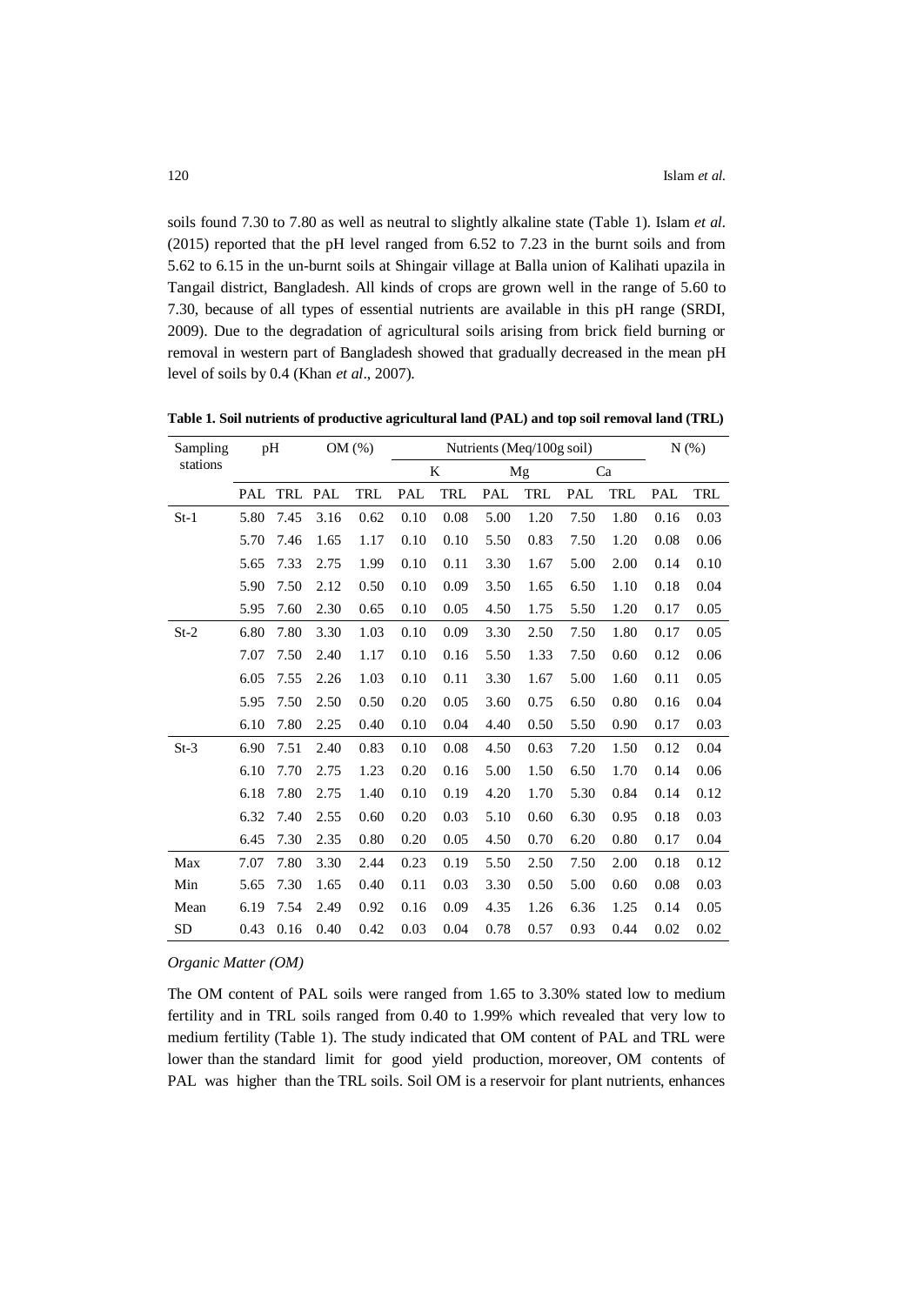water holding capacity, protects soil structure against compaction and erosion, and thus determines the soil productivity (Martius *et al*., 2001). The study found that the OM content of the agricultural land in Nagarpur upazila around the brick field area was decreasing day by day due to the removal of topsoil. Similar results were also observed by Khan *et al*. (2007) and Sharmin *et al*. (2015).

#### *Available Potassium (K)*

The available K content of PAL soils were ranged from 0.11 to 0.23 Meq/100g indicated low to medium enrichment along with 0.03 to 0.19 Meq/100g in TRL soils indicated very low to medium enrichment (Table 1). The study found that the available K content of PAL was higher than the TRL and the available K content of both PAL and TRL were not within the suitable range for agricultural activities. Singh *et al.* (2000) reported that the exchangeable K of old alluvial soils of some basin was 0.04 to 0.87 Meq/100g soil.

#### *Available Magnesium (Mg)*

The available Mg content of PAL soils were ranged from 3.30 to 5.50 Meq/100g which stated that low to medium availability and in TRL soils ranged from 0.50 to 2.50 Meq/100g revealed that very low to medium availability (Table 1). The study indicated that Mg content of PAL and TRL were within the standard limit for crop production, moreover, Mg contents of PAL were higher than the TRL soils. Due to the removal of agricultural top soil for brick field activities the available Mg contents of the surrounding areas of brick fields are decreased gradually (Sharmin *et al*., 2015).

## *Available Calcium (Ca)*

The available Ca content of PAL soils were ranged from 5.00 to 7.50 Meq/100g depicted that optimum to high enrichment and in TRL soils were ranged from 0.60 to 2.00 Meq/100g stated that very low to low enrichment (Table 1). The SRDI (2001) reported that the exchangeable Ca content of high land, medium high land and medium low land under the Madhupur upazila were 0.80, 1.30 and 1.30 Meq/100g soil, respectively. Ahamed *et al*. (2014) reported that due to illegal brick field activities the available K contents of the surrounding areas of brick fields are decreased gradually.

#### *Total Nitrogen (N)*

The total N content of PAL soils were ranged from 0.08 to 0.18% and in TRL soils were ranged from 0.03 to 0.12% indicated very low to low (Table 1). According to BARC (2012) the standard level of total N in soil is 0.32%. The study observed lower level of total N in both the PAL and TRL soils, where TRL soil contains much less quantity than the PAL soil. Lower content of N is due to loss of organic carbon which contains nitrogen and nitrogen fixing microorganisms in soil (Rai *et al*., 2009). The total N contents of the PAL and ALB were ranged from 0.10 to 0.18 and 0.05 to 0.09%, respectively which showed that the N content of PAL and ALB were much lower than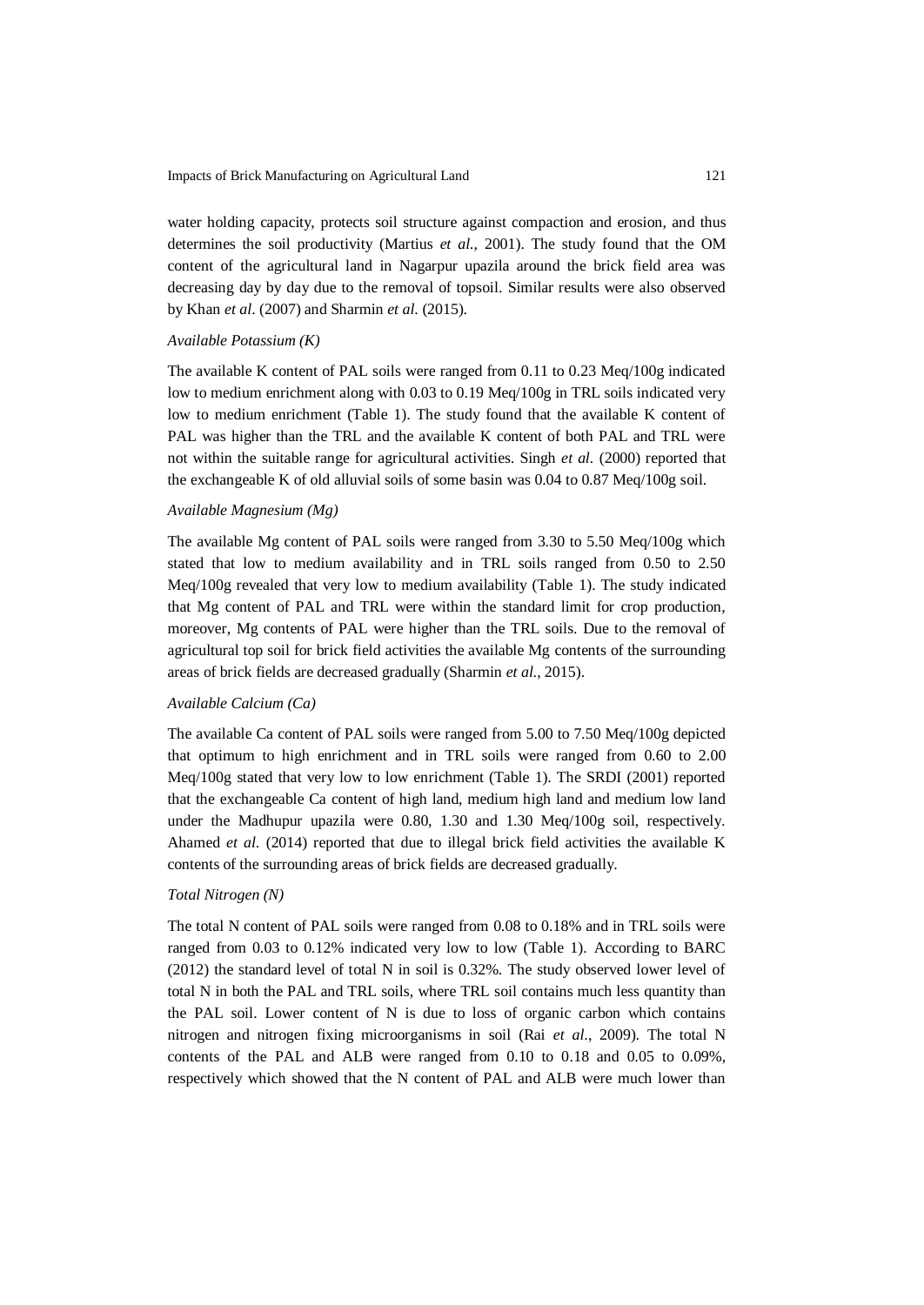the suitable limit for agricultural production (Sarkar *et al*., 2016). Moreover, due to the burning of agricultural top soils similar results also found by Islam *et al*. (2015).

## *Available Phosphorous (P)*

The available P contents of PAL and TRL soils were fluctuated from 1.40 to 8.70 and 1.2 to 5.96 µg/g, respectively, which indicated very low to low enrichment of available P in the both studied soils where the lower amount of P was found in TRL soil than the PAL soil (Fig. 1). This could be the negative impact of brick burning of the topsoil P content. Similar result also found by Sarkar *et al*. (2016). The SRDI (2009) reported that the available P values of Balla union agricultural soil was ranged from 0.90 to 1.67 µg/g. Thus, the study revealed that the P content in the study area was relatively higher than the finding of SRDI (Islam *et al*., 2015).



Fig. 1. Available phosphorous contents in PAL and TRL soils at different sampling stations

# *Available Sulfur (S)*

The available S contents of PAL soils were ranged from 23.37 to 47.95 µg/g, indicated that optimum to very high availability whereas in TRL soils ranged from 15.20 to 37.43 µg/g indicated that medium to high availability (Fig. 2). Sarkar *et al*. (2016) reported that the available S content were ranged from 28.10 to 37.44 μg/g soil and 14.64 to 25.56 μg/g soil of productive agricultural land and agricultural land close by brickfield, respectively. The standard level of available S content for crop cultivation is 31.5 µg/g soils and the critical value is 10 µg/g soil (BARC, 2012). The study also showed that the available S content of the PAL soils was higher than the TRL soils and both were within the suitable level for agricultural activities.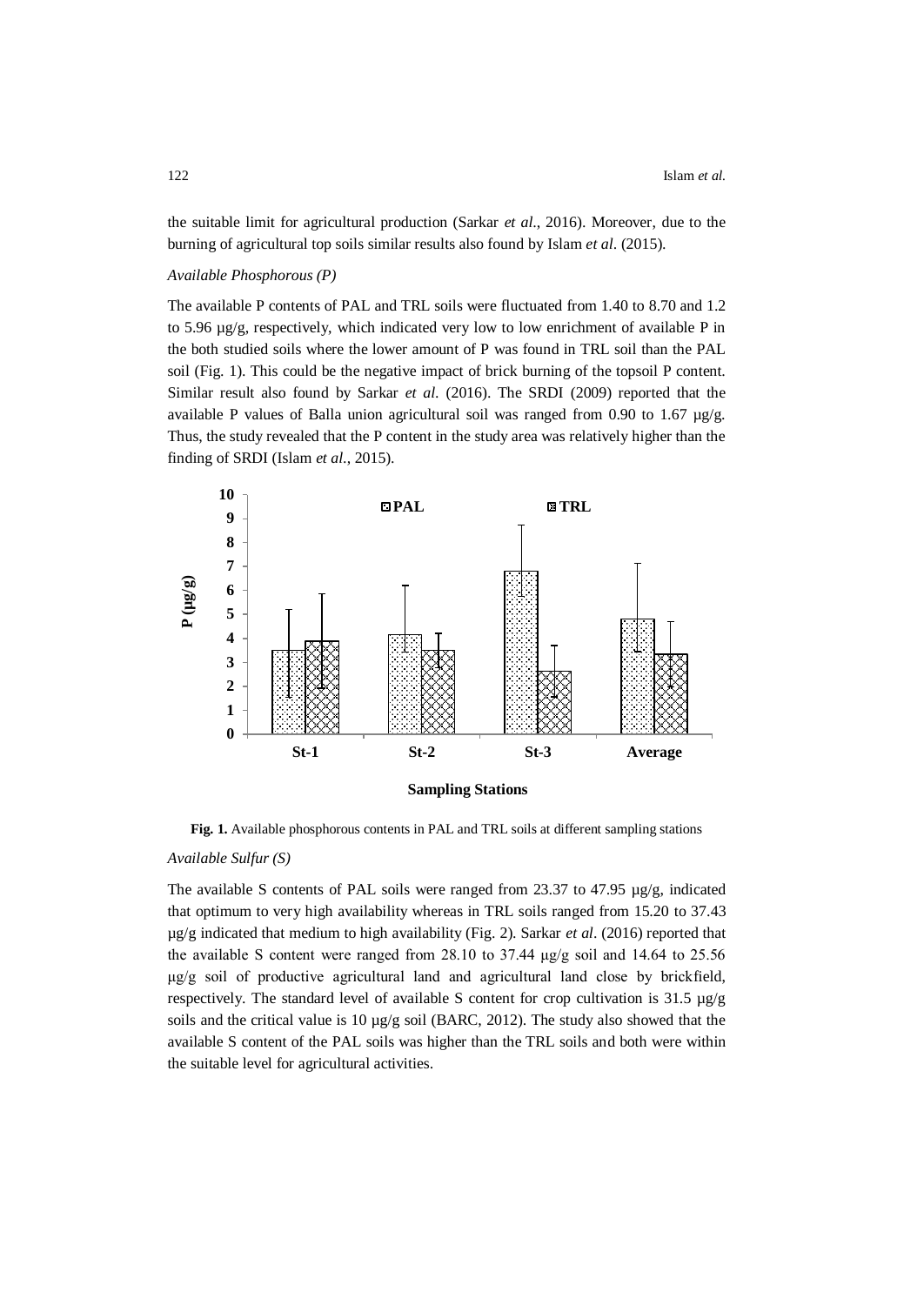Impacts of Brick Manufacturing on Agricultural Land 123



**Fig. 2.** Available sulfur contents in PAL and TRL soils at different sampling stations

# *Available Boron (B)*

The available B content of PAL soils were ranged from 0.33 to 0.51 µg/g (medium to optimum), and in TRL soils were ranged from 0.18 to 0.43 µg/g (Fig. 3). For agricultural activities the available B content of should be 0.45 to 0.60 μg/g (SRDI, 2009). In productive agricultural soil, the available B content was within the suitable limit whereas agricultural field close to brick field soil showed lower level of available B in Sherpur district (Sarkar *et al*., 2016), which is almost similar to that of the present study.



**Fig. 3.** Available boron contents in PAL and TRL soils at different sampling stations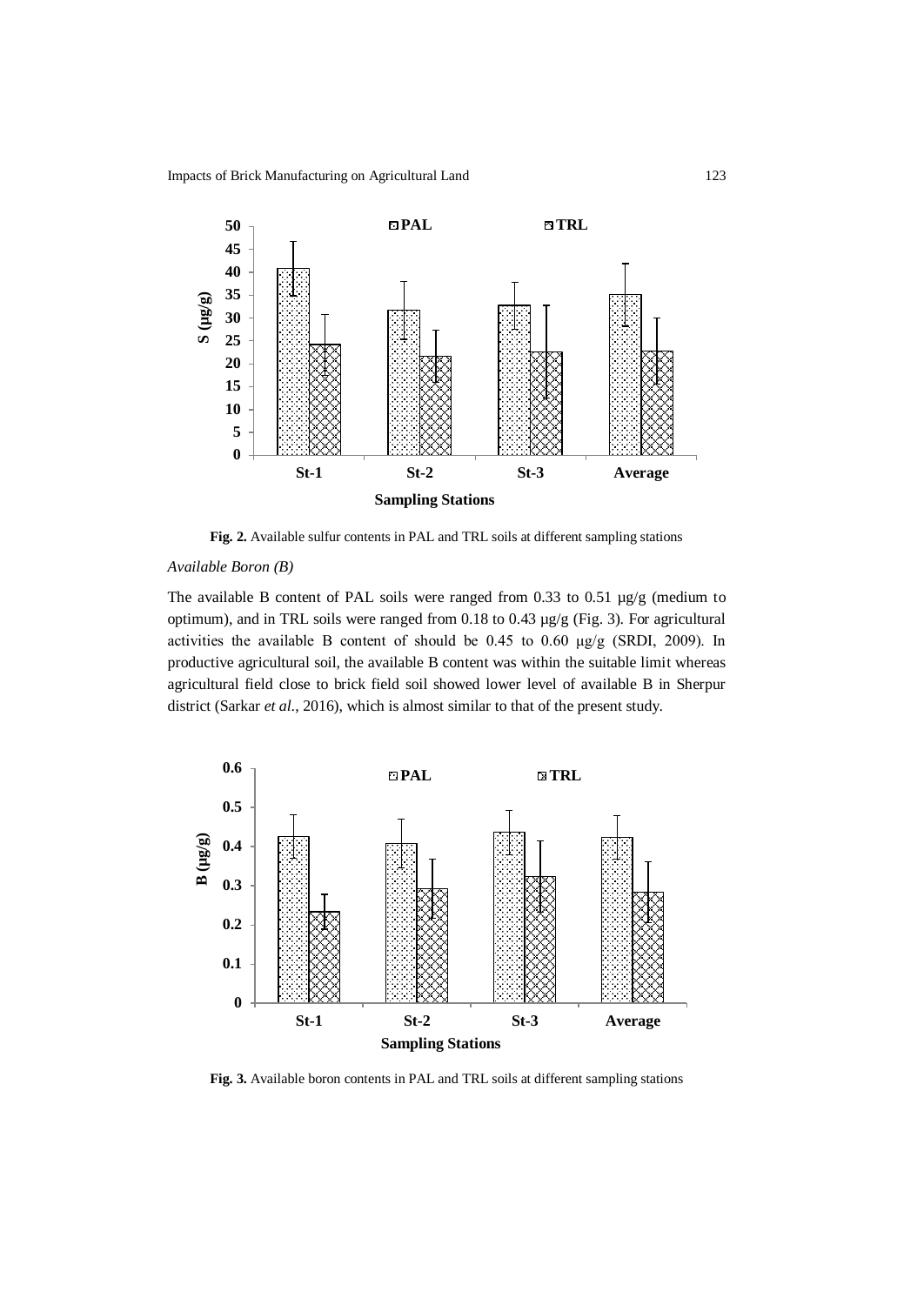## *Available Zinc (Zn)*

The available Zn contents of PAL soils were ranged from 3.30 to 5.90 µg/g (very high), and in TRL soils were ranged from 2.90 to 5.10 µg/g (Fig. 4). The study depicted that the available Zn content of the PAL and TRL were within the suitable limit as well as suitable for agricultural production while the PAL showed higher level of available Zn content than TRL for agricultural activities. Islam *et al.* (2015) found that total Zn contents were ranged from 2.03 to 2.08 µg/g in the burnt and from 2.11 to 2.99 µg/g in the unburnt soil.



**Fig. 4.** Available zinc contents in PAL and TRL soils at different sampling stations

### *Cropping pattern analysis*

The result showed that cropping pattern decreased tremendously due to removal of top soil from the productive agricultural land (Table 2). In the productive agricultural land three types of seasonal crops were found such as Boro-Jute-Mustard but in the top soil removal land that was found only Jute occasionally. The study also found that due to top soil removal activities medium high land was converted to medium low land resulting in the changing of land type from agricultural land to unproductive land.

|  |  | Table 2. Cropping pattern of the study area in relation to land type |  |  |  |  |  |
|--|--|----------------------------------------------------------------------|--|--|--|--|--|
|--|--|----------------------------------------------------------------------|--|--|--|--|--|

| <b>Stations</b> | Category of land             | Cropping pattern   |  |  |
|-----------------|------------------------------|--------------------|--|--|
| $St-1$          | Productive agricultural land | Boro-Jute-Mustard  |  |  |
|                 | Top soil removal land        | Fallow-Jute-Fallow |  |  |
| $St-2$          | Productive agricultural land | Boro-Jute-Mustard  |  |  |
|                 | Top soil removal land        | Fallow-Jute-Fallow |  |  |
| $St-3$          | Productive agricultural land | Boro-Jute-Mustard  |  |  |
|                 | Top soil removal land        | Fallow-Jute-Fallow |  |  |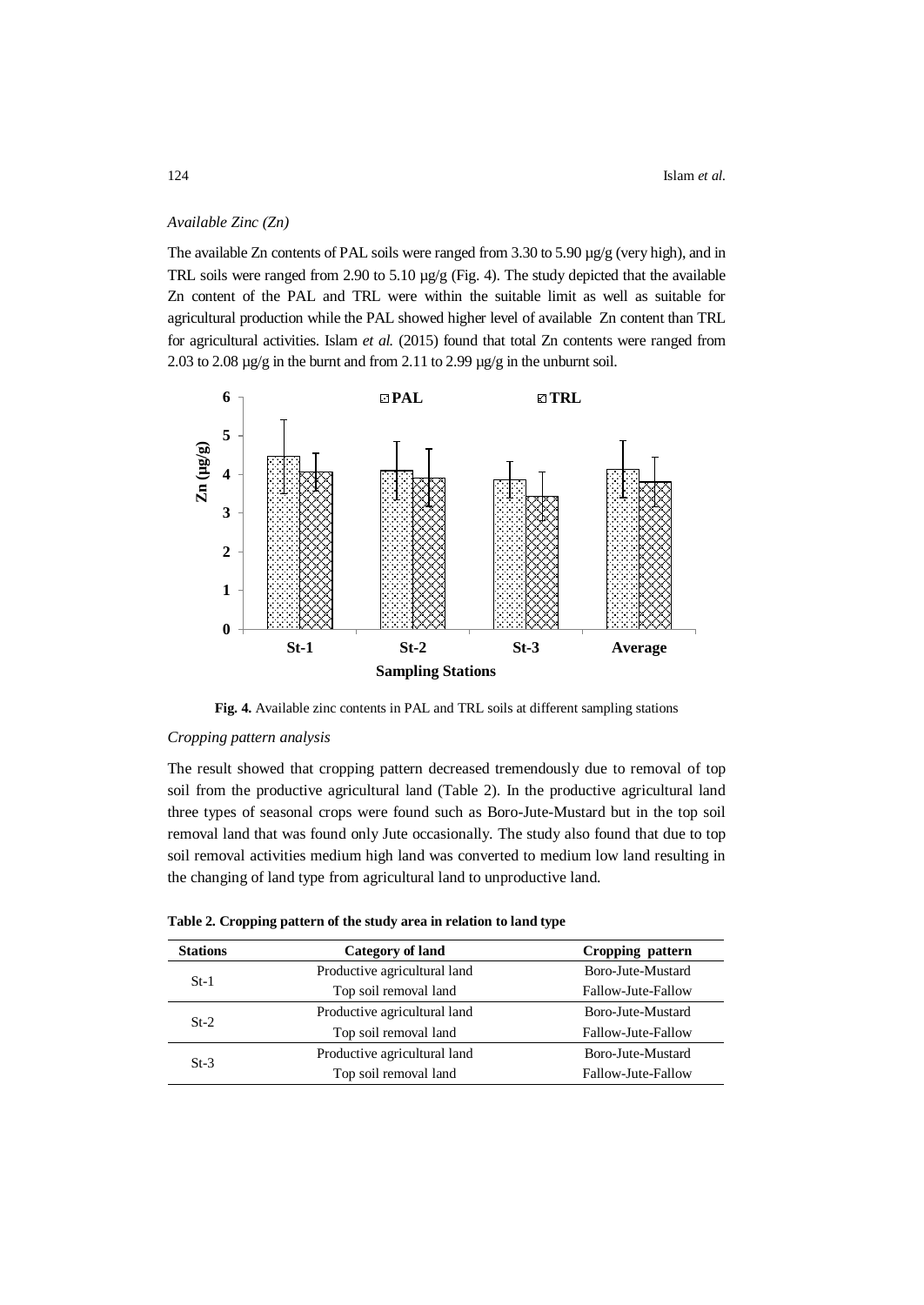# **Conclusion**

The study found that the average level of pH was lower in the PAL than in TRL soils. Average organic matter (OM), potassium (K), magnesium (Mg), calcium (Ca), nitrogen (N), phosphorus (P), sulfur (S), boron (B) and Zinc (Zn) contents were decreased at all stations in TRL soils and significantly lower than that of PAL soils. As a result, nutrient status, crop yield and economic benefit were declined tremendously as a consequence of top soil removal due to brick manufacturing. Therefore, the study recommended that government should take necessary initiatives for implementation of the rules and regulations to conserve the agricultural land as well as ensure food security.

#### **Acknowledgement**

Sincere gratitude to Mr. Tanmoy Roy Tusher (Assistant Professor, Department of ESRM, MBSTU) and Mr. Utpol Kumar (Soil Resource Development Institute, Tangail) for their kind cooperation and technical support throughout the study period.

# **References**

- Ahamed, M.T., J. Shahrey, M.Y. Mia, A.K.M.M. Rahman and B. Bakali. 2014. Soil nutrients status between an agricultural land adjacent to brick field and a productive agricultural land in Gala, Tangailsadar, Bangladesh. *Jahangirnagar University of Environmental Bulletin*, **3**: 1-11.
- Banglapedia. 2017. National Encyclopedia of Bangladesh, Asiatic Society of Bangladesh, Dhaka.
- BARC (Bangladesh Agricultural Research Council). 1997. Fertilizer recommendation guide. BARC Publications. Farmgate, Dhaka. Bangladesh, pp. 196.
- Das, R. 2015. Causes and consequences of land degradation in and around the brick kilns of Khejuri CD blocks over Coastal Medinipur in West Bengal. *International Journal of Innovative Research and Development,* **4**(2): 285.
- Eswaran, H., R. Lal and P.F. Reich. 2001. Land degradation: An overview. *In*: Responses to land degradation. E.M. Bridges, I.D. Hannam, L.R. Oldeman, F.W.T. Peningde Vries, S.J. Scherr, and S. Sompatpanit (eds.). Proceedings of the 2nd international conference on land degradation and desertification, Thailand. Oxford Press. New Delhi, India. pp. 9
- Gupta, S. and R. Narayan. 2010. Brick kiln industry in long-term impacts biomass and diversity structure of plant communities. *Current Science of India*, **99**(1): 72-79.
- Huq, S.M.I. and J.U.M. Shoaib. 2013. The Soils of Bangladesh. World Soils Book Series, Vol. 1, Springer Science and Business Media, Dordrecht, 178.
- Huq, S.M.I. and M.D. Alam. 2005. A handbook on analysis of soil, plant and water. Bangladesh-Australia Centre for Environmental Research (BACER-DU), Dhaka, 31-40 pp.
- Islam, M.S., S.A. Mamun, Muliadi, S.Rana, T.R. Tusher and S. Roy. 2015. The impact of brick kiln operation to the degradation of top soil quality of agricultural land. Agrivita*. Journal of Agricultural Science*, **37**(3): 126-537.
- IUSS (International Union of Soil Sciences). 2002. Soil and the environment, IUSS Commission, World Congress of Soil Science. International Union of Soil Science, 14-21 August, Thailand.
- Kathuria, V. 2007. Utilization of fly-ash by brick manufacturers-environmental costs vs. benefits. Research Report. Ministry of Environment and Forests, India.